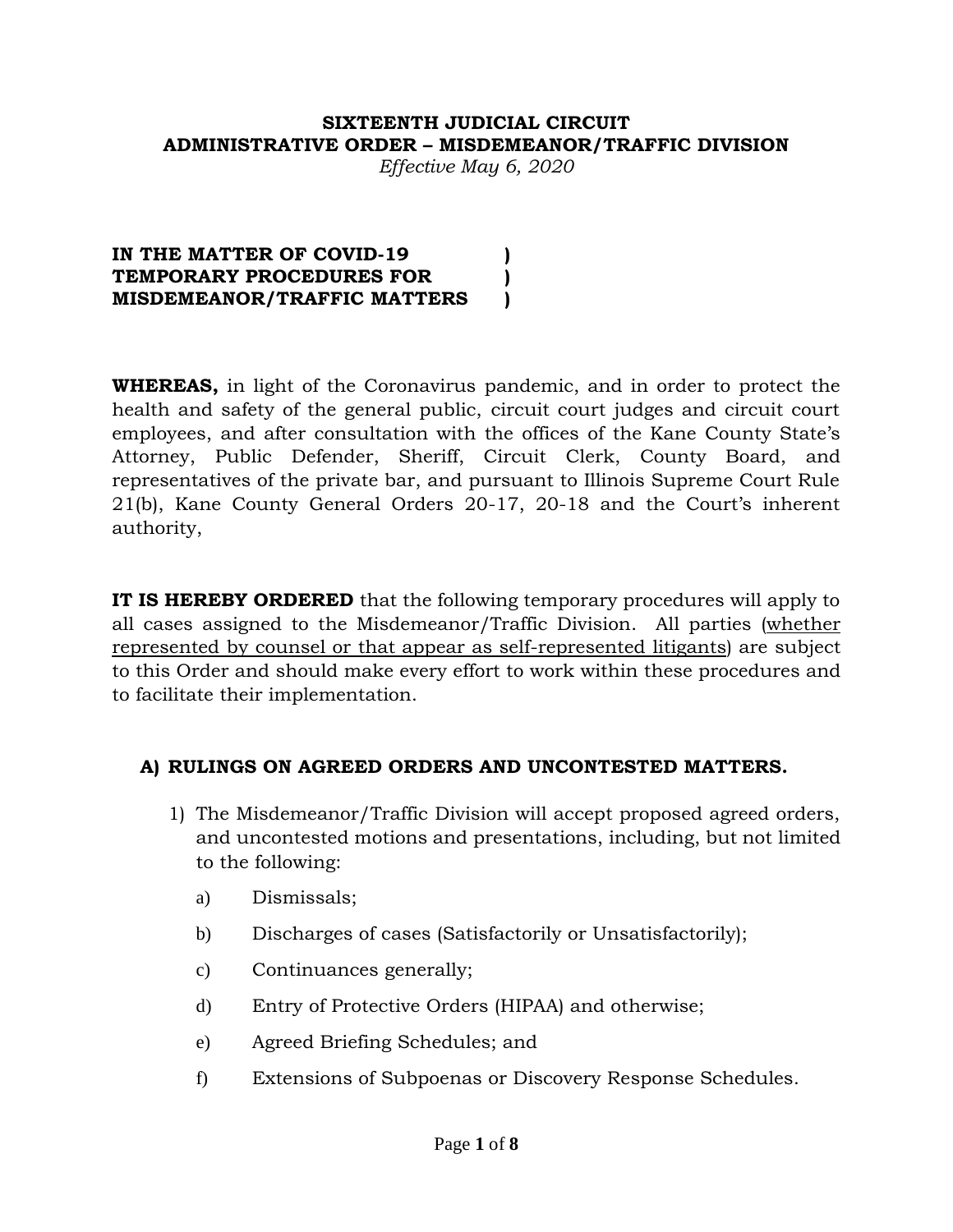- 2) All requests for an entry of an agreed order or ruling on uncontested matters shall be sent to the Clerk's Office by email. [CICCriminalRemoteOrders@co.kane.il.us.](mailto:CICCriminalRemoteOrders@co.kane.il.us)
- 3) Each submission must include: (i) a cover message (or letter) stating the case name and number, (ii) a brief summary of the action requested, (iii) list of the documents attached, (iv) a representation by the attorney of record as to the agreed nature of the request, and (v) if notice to any party would ordinarily be required, the attorney of record must represent that such notice has been provided and that all parties have consented to the proposed action/order.
- 4) All proposed draft orders shall be submitted as a separate document in PDF or Microsoft Word.
- 5) Upon receipt, the Clerk's Office will forward the filing and the proposed order to the assigned judge. If the assigned judge approves the order, the Clerk will present the order to the judge or the on-duty judge in the courthouse for signature. The Clerk's Office will then email the signed order to the parties.
- 6) Even where an order is agreed, or uncontested, the Court reserves the right to require additional information or to require a hearing, or to modify or deny the proposed order.
- 7) In the event the judge does not approve the order, the Clerk's Office will notify the parties, and provide further instruction as appropriate.

# **B) PROTOCOL FOR REMOTE HEARINGS IN MISDEMEANOR/TRAFFIC CASES**

# **Effective immediately, the Misdemeanor/Traffic Division Judges will begin to conduct remote hearings on contested matters as follows:**

- 1) At the discretion of the assigned judge, and upon such judge's available schedule, agreed dispositions, arguments on contested Misdemeanor/Traffic court hearings, Rule 402 conferences, and contested discovery matters may be undertaken by way of remote hearing either telephonically or via the Zoom platform.
- 2) The remote hearing may be initiated by the judge or by counsel (by the procedure describe in Section A) filing a "Joint Motion for Leave to Schedule a Remote Hearing" (See Ex. 1).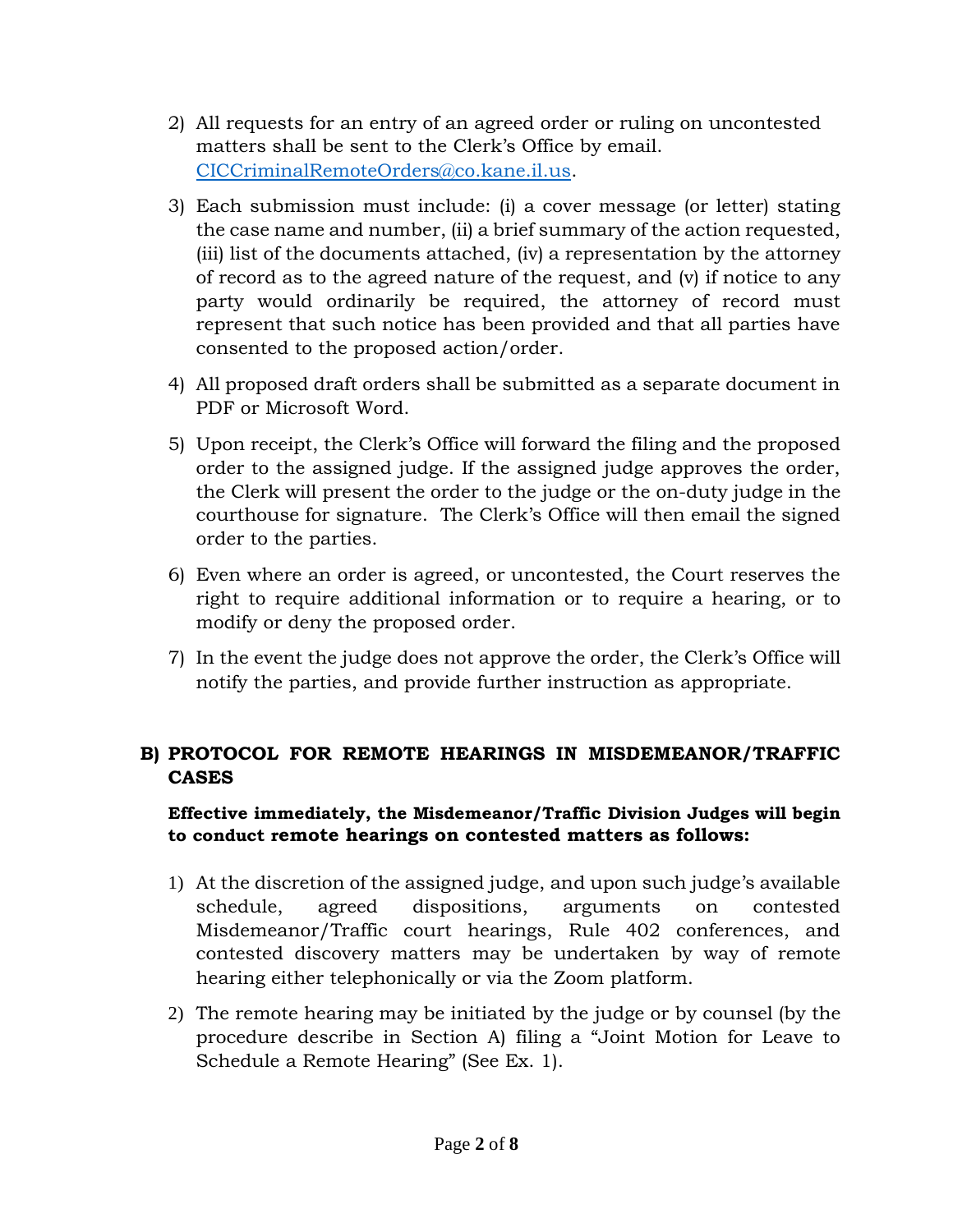- 3) Parties may not object, nor opt out, from a request solely on the basis that a matter is sought to be heard remotely. Eligibility for a contested remote hearing is currently limited to cases wherein all parties consent to the hearing method.
- 4) The Clerk's office shall forward an approved hearing order to: (i) the Supervisor of the Court Reporters to schedule a court reporter for the hearing, and (ii) assign a court clerk to appear at the remote hearing to assist with the hearing.
- 5) If the parties file a consent that includes an appeal waiver on the issue of telephonic testimony the assigned judge may, in his or her discretion, approve a request to hold the hearing or to take witness testimony via telephone.
- 6) Except as otherwise provided for in this order, hearings conducted pursuant to this order shall be conducted to the same standards as hearings in a courtroom and in accordance with the Illinois Rules of Criminal Procedure and Civil Procedure (where applicable), Illinois Supreme Court Rules and the Circuit Court, Sixteenth Judicial Circuit.
- 7) The precise method for conducting remote hearings is within the discretion of the judge assigned to the individual case, within the bounds of applicable law, Court Rules, and practice procedures.

# **C) CONTESTED HEARINGS – PARTIES' OBLIGATIONS**

- 1) Holding a remote hearing on contested matters are not favored during this COVID-19 related period. Where necessary, however, scheduling such hearings requires the parties' proper preparation and planning. Steps required to ensure a proper record prior to any contested remote hearing are as follows:
	- a) The attorneys shall e-file both a joint motion to set a telephonic or video remote hearing, consenting to the remote hearing, and a proposed order granting the motion. Actual facsimile signatures, not typewritten signatures, are required. Sample forms are attached as Ex.1 and Ex.2. The assigned judge will then review the file and either approve the order, or reject it and make a docket entry as to why. The judge may also conduct a telephonic hearing on the motion. Note: the filing of a proposed order is the only trigger that brings the motion to a judge's attention. A motion for a contested hearing filed without a proposed order will not be seen nor acted upon by a judge.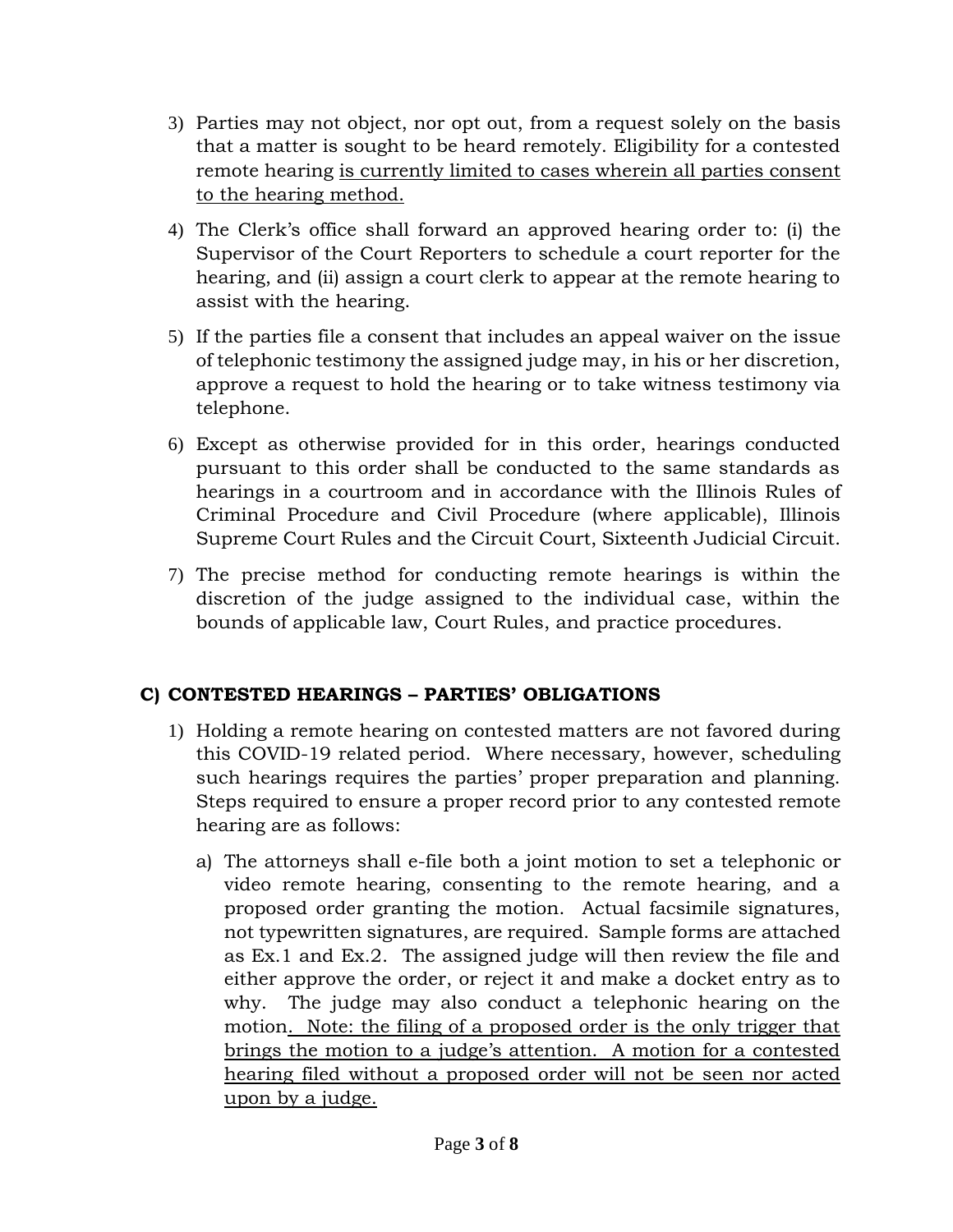- b) Three (3) court days prior to a hearing, the parties shall file a list containing the names and email addresses of the attorneys, parties and witnesses (if any) who will attend the hearing. All persons must use their real names (not aliases) while online to ensure they will not be prevented from entering the hearing.
- c) Three (3) court days prior to a hearing the parties shall exchange exhibits they intend to introduce into evidence and conduct a conference to identify any stipulated to exhibit(s). If a party fails to comply with this provision, the court in its discretion may deny the introduction of that party's exhibit.
- d) At least two (2) court days before the hearing parties shall prepare and email to the Circuit Clerk at [CICexhibits@co.kane.il.us](mailto:CICexhibits@co.kane.il.us) proposed exhibits (and if appropriate, an electronic bundle of authorities) as follows:
	- i. A searchable PDF format (and a color PDF, if necessary) shall be used;
	- ii. Each exhibit shall be a separate file. Each file name shall reflect the party offering it and the exhibit number e.g. P1, P2, CP1, CP2, RA, RB, D1, D2, etc.;
	- iii. An index of all exhibits shall be included that states the number of pages in each exhibit;
	- iv. For exhibits greater than four pages, pagination must be generated and inserted electronically within the PDF (not handwritten). Pagination must be by exhibit number and page number, e.g. P1-1, P1-2, P1-3…RA-1, RA-2, RA-3, etc.;
	- v. The assigned judge may also require a courtesy copy of all exhibits and/or authorities either in electronic or paper form, and in such order and/or format as the judge otherwise directs.
- e) Attorneys of record will receive a notice via email from the Misdemeanor/Traffic Judicial Assistant a day prior to the telephone hearing. On the day of the telephone hearing, it is the responsibility of the attorneys to ensure their clients and witnesses are available and ready to proceed at the appointed time.
- f) Attorneys of record will receive a notice via email form the Misdemeanor/Traffic Judicial Assistant a day prior to the Zoom video hearing with access instructions. On the day of a video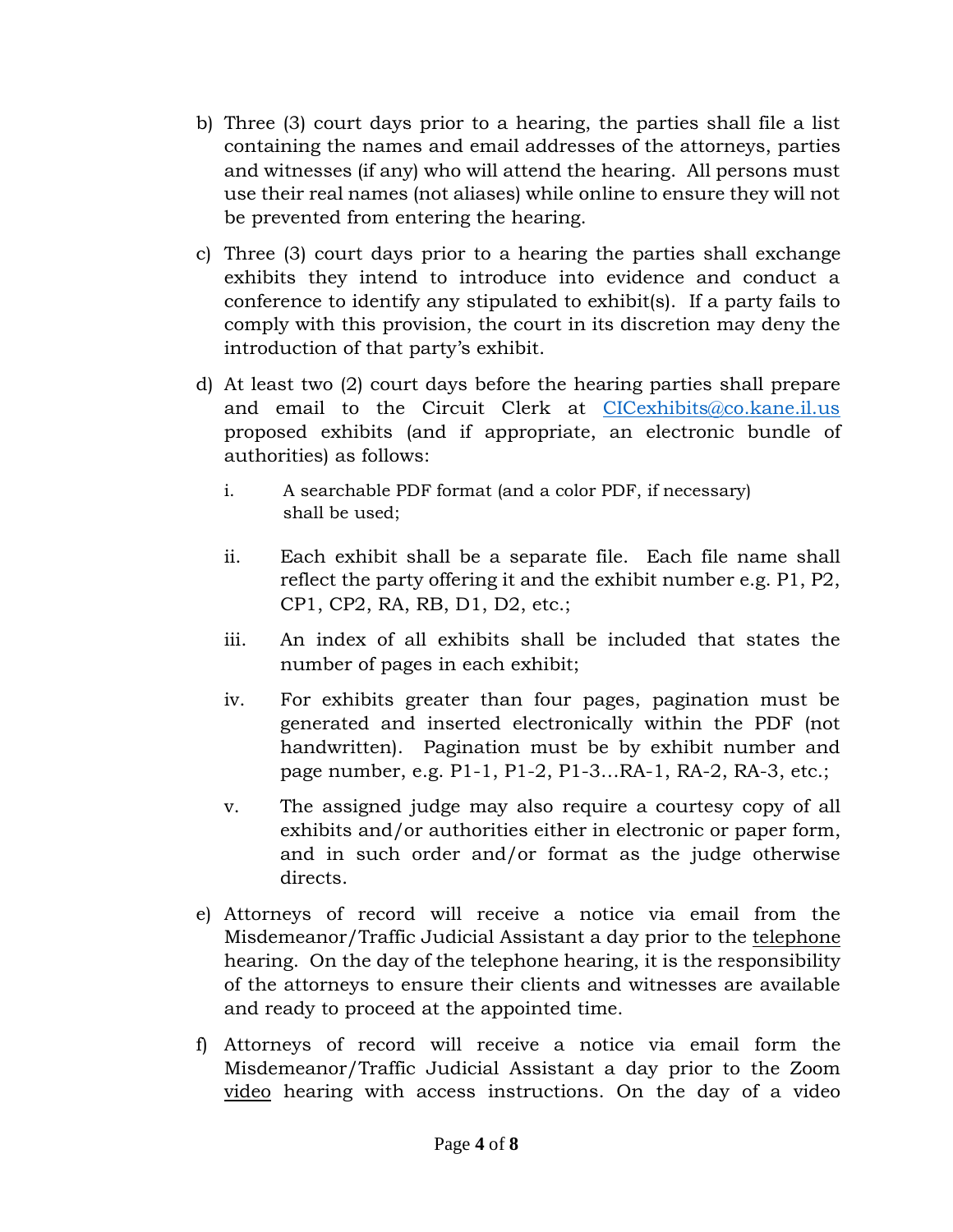hearing, it is the responsibility of the attorneys to ensure their clients and witnesses are available and ready to proceed at the appointed time.

- 2) Once admitted into evidence during the hearing, the Clerk of Court shall upload the exhibit into Odyssey system so that it becomes part of the record. Upon conclusion of the hearing, the clerk shall not be obligated to maintain any proposed exhibits that were not made part of the court record and may delete them at the Clerk's Office's convenience.
- 3) Where the case involves the use of an interpreter, the requesting party's initial motion for hearing must include an interpreter request, with notice provided to the Misdemeanor/Traffic Judicial Assistant.
- 4) Where a witness attends the remote hearing, the witness will be sworn or affirmed by the judge prior to commencement of their testimony. In addition,
	- a) The witness is to be alone, in a secure room with the doors closed. A record will be made by the judge of those conditions.
	- b) Witnesses and parties should wear appropriate attire and present themselves as they would if they were appearing in a physical courtroom.
	- c) The witness is to ensure that there will be no interruptions or distractions for the duration of their appearance at the remote hearing.
	- d) The witness should have recently read all affidavits, statements, and documents before the remote hearing and have a copy of those documents with them and identified in the same manner as the documents filed with the Clerk's Office. This provision is not mandatory for materials to be used in cross-examination or in the examination of adverse witnesses.
- 5) The court reporter is the only person authorized to record the remote hearing by electronic means, stenography or any other method. Any recording by a party or other person of a remote hearing without the permission of the court is strictly forbidden and shall be subject to all court remedies.
- 6) American courts are generally open to the public and it remains highly desirable that operations of the criminal/misdemeanor/traffic courts are transparent as possible. Within this context, the court and the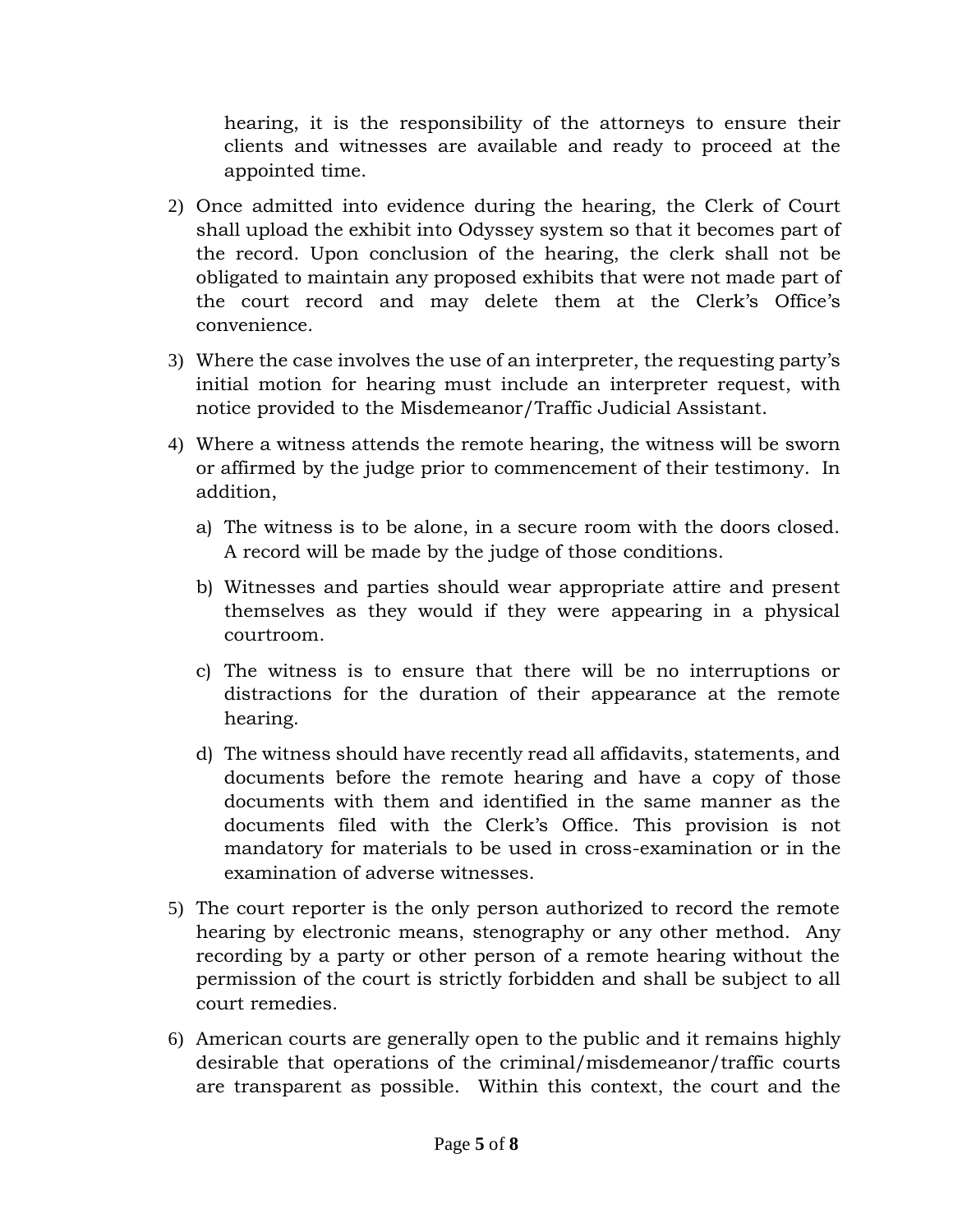parties must consider how the press and public can have access to the remote hearing. The daily court schedule shall reflect that a hearing is remote and the date and time of such hearings. Members of the public and/or media who desire to observe a hearing should contact the Misdemeanor/Traffic Judicial Assistant for directions on how to attend. Observers are prohibited from speaking to witnesses or potential witnesses concerning any testimony or evidence until after the evidence has closed.

7) All parties attending the remote hearing should ensure they have good connection/signal to avoid a breakdown in connection during the hearing. An Ethernet (wired) connection is recommended over a Wi-Fi connection. A poor video connection of a party or their attorney is not grounds to continue a hearing.

Entered this  $6<sup>th</sup>$  day of May, 2020

Villa, Robert May 6 2020 2:48 PM

**Docu**Sign

Robert K. Villa, Presiding Judge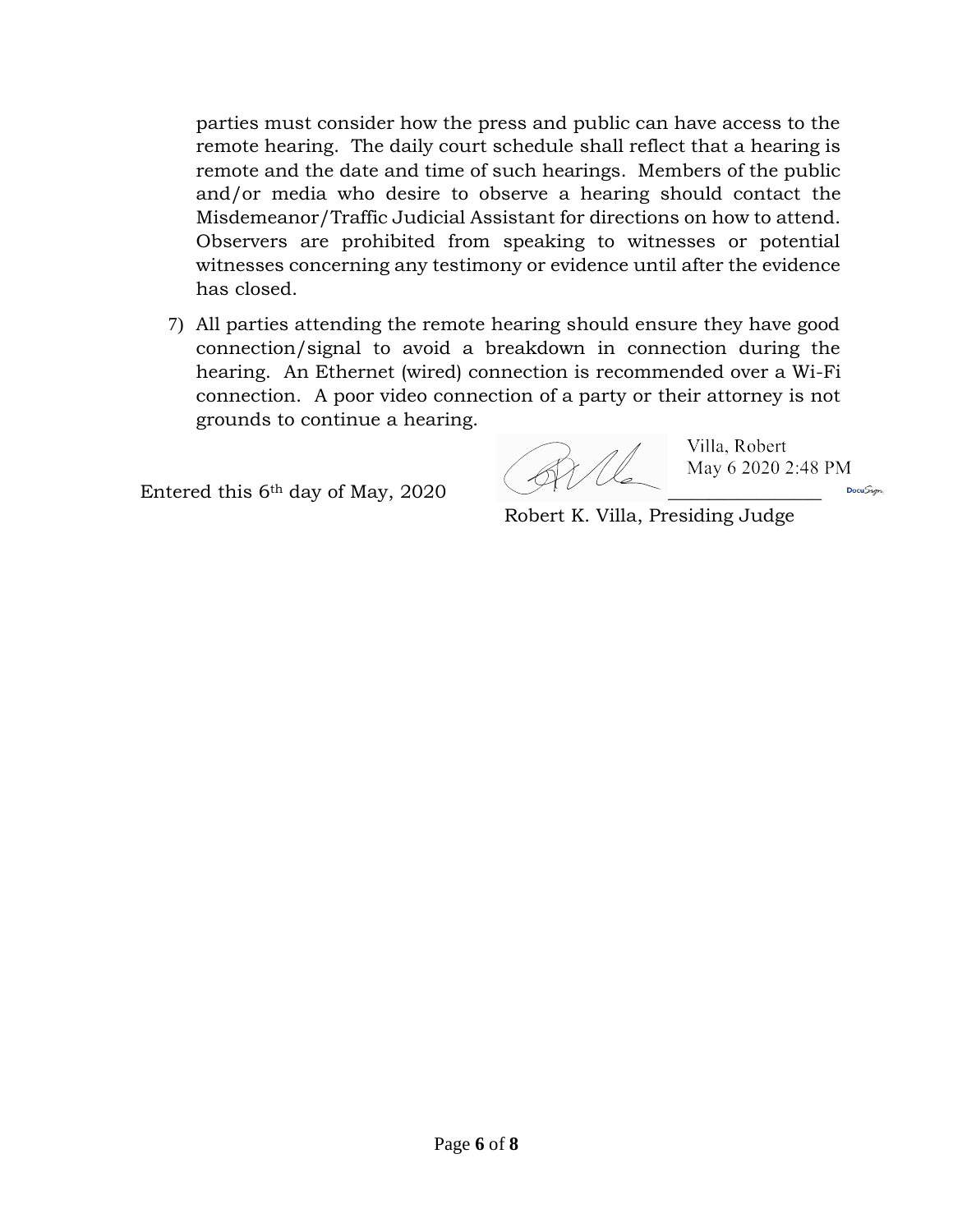# IN THE CIRCUIT COURT OF THE SIXTEENTH JUDICIAL CIRCUIT KANE COUNTY

| Petitioner/Plaintiff, |          |
|-----------------------|----------|
|                       |          |
| and                   |          |
|                       | Case No: |
|                       |          |
| Respondent/Defendant. |          |

SAMPLE

### Joint Motion For Leave to Schedule a Remote Hearing

| Now come the parties to this cause by and through their attorneys,          |
|-----------------------------------------------------------------------------|
| and move this<br>and                                                        |
|                                                                             |
| telephonic or video) hearing in the above captioned matter for              |
| $\mu$ (insert requested time allotment). This new date                      |
| replaces the previously set date of ________________.<br>All                |
| documents required by statute, court rules, and administrative order have   |
|                                                                             |
| been completed and filed with the Circuit Clerk, and the parties consent to |

Petitioner/Plaintiff

By: \_\_\_\_\_\_\_\_\_\_\_\_\_\_\_\_\_\_\_\_\_\_\_\_

Respondent/Defendant

By: \_\_\_\_\_\_\_\_\_\_\_\_\_\_\_\_\_\_\_\_\_\_\_\_\_\_

**Ex. 1**